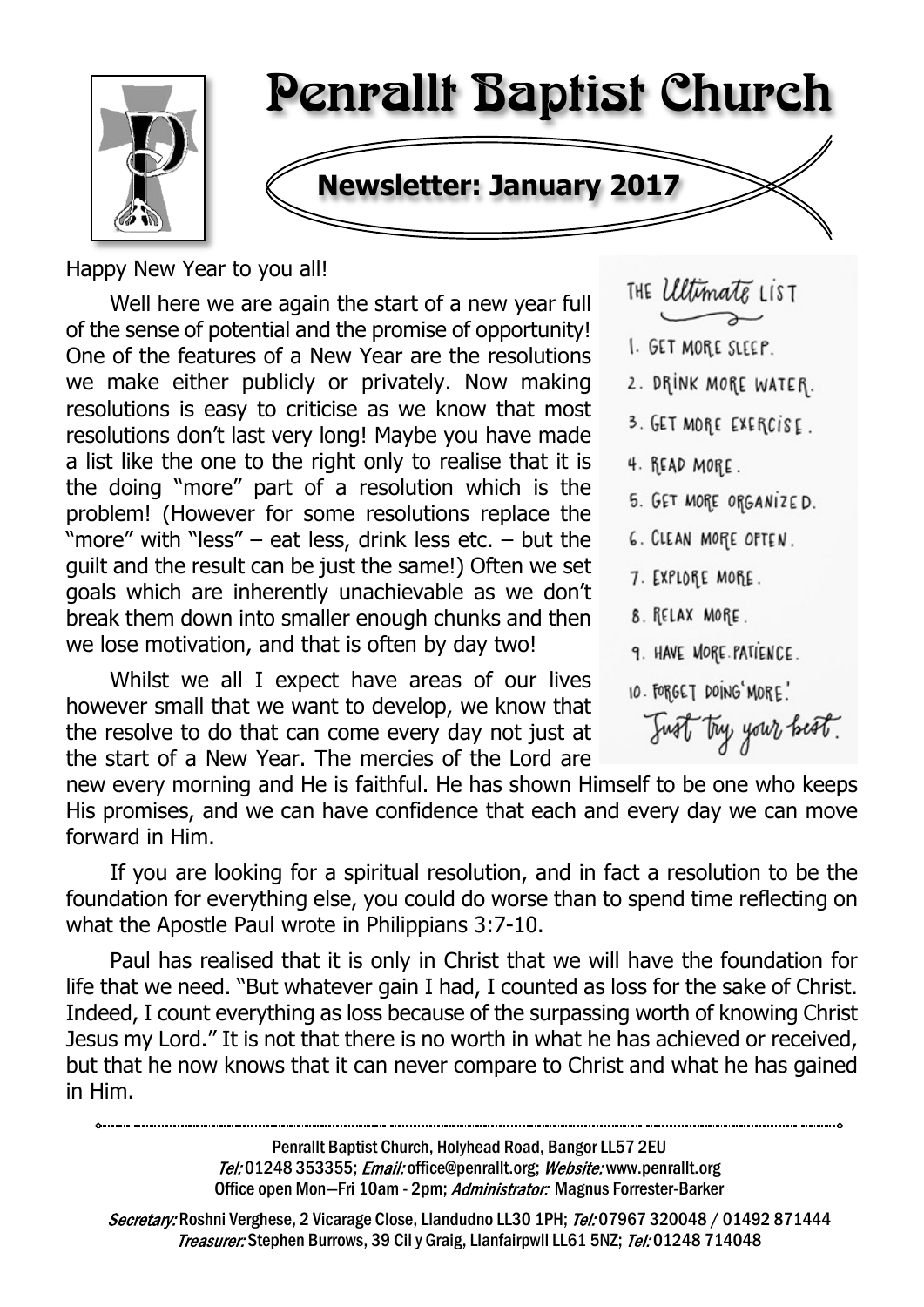Paul had achieved much and been recognised for it, but in choosing Christ that was taken from him, however he sees it all as rubbish, manure in fact compared to the righteousness he now has that he could never have earned. "For His sake I have suffered the loss of all things and count them as rubbish, in order that I may gain Christ and be found in him, not having a righteousness of my own that comes from the law, but that which comes through faith in Christ, the righteousness from God that depends on faith."

Paul ends this amazing section by declaring that he wants to "know him and the power of his resurrection." Here is a real focus for a believer, in fact anyone, to know Christ and to live in the power of eternal life which starts now. Here is a resolution for all of us at the start of this New Year – to know Christ better at the end than at the beginning...

Rob Beamish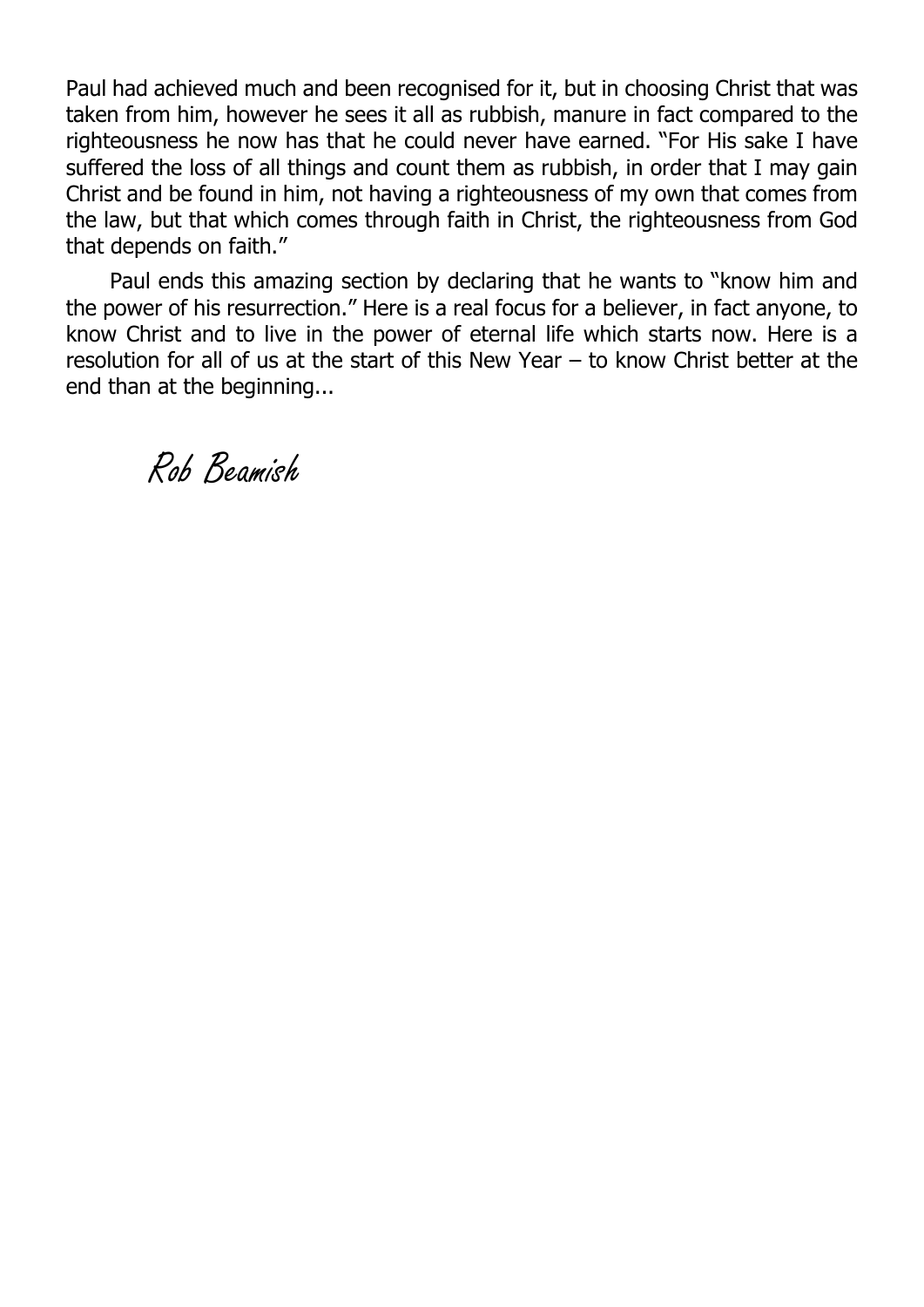#### **Services This Month**

#### **1st January** 10:30am Speaker: Geoff Birch **Now go out where it is deeper** Luke 5:1-11 6:00pm Testimony Service led by Andrew March. There will be space for you to share what the Lord has been doing in your life this past year, or to request a song (or both). **8th January** 10:30am Speaker: Deb Stammers **Advent: The Magi** Matthew  $2:1-12$ 6:00pm Communion Service. Speaker: Roger Borlace **Hope in the Lord** Isaiah 40:25-31 **15th January** 10:30am Speaker: Simeon Baker **Living under His wings**  $Ruth 2:1-19$ 6:00pm Speaker: Simeon Baker **The battle belongs to the Lord** 2 Chronicles 20:1-17 **22nd January** 10:30am and 6pm services led by BMS mission partners.

- **29th January**
- 10:30am Communion Service. Speaker: Geoff Birch
- 6:00pm Speaker: Jon Stammers **The shape of biblical faith**

Psalm 77; Matthew 14:22-33

#### **Our Speakers This Month**

**Simeon Baker** is Director of Mission for the Baptist Union of Wales. The remaining speakers are all members of Penrallt.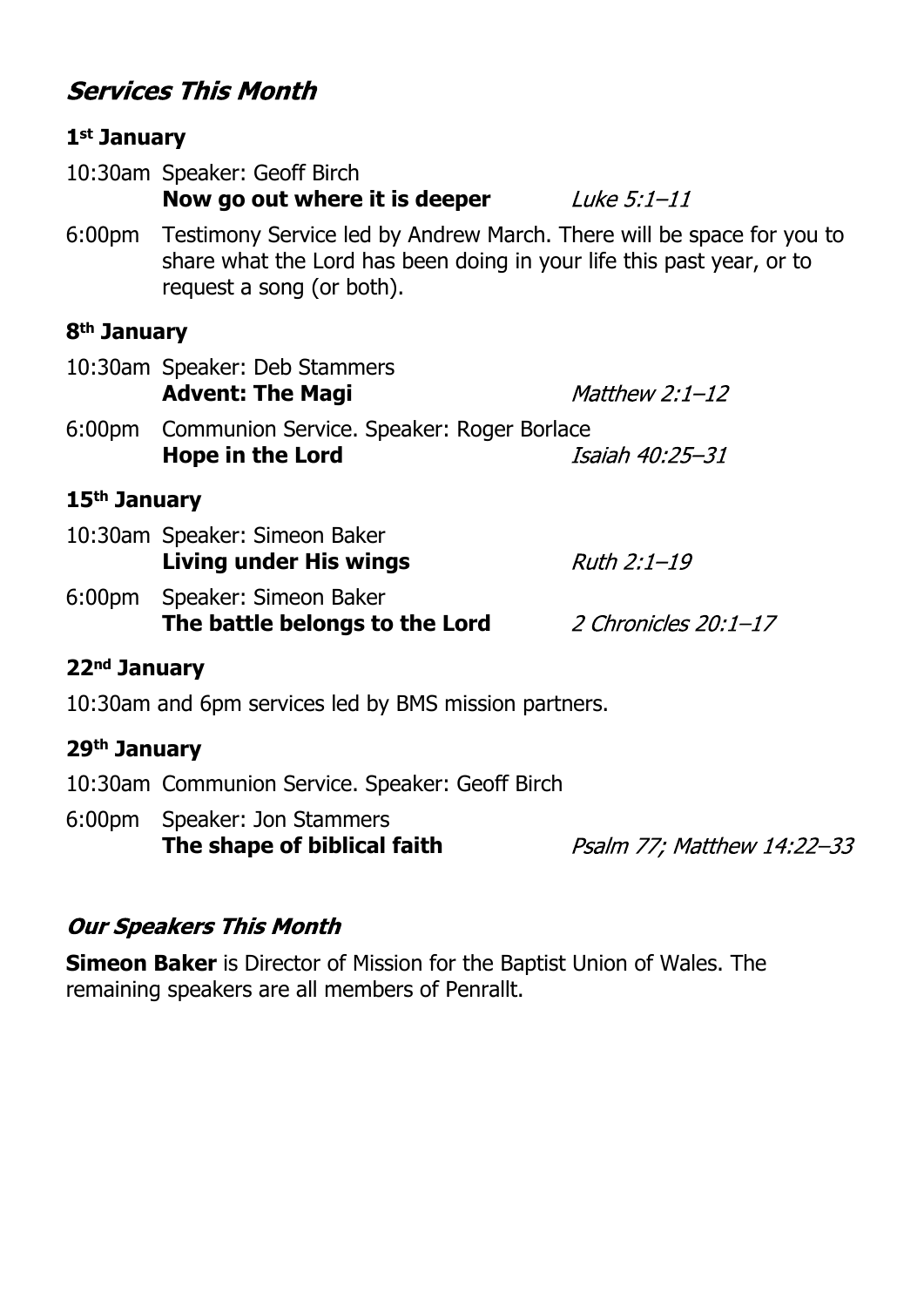## **Dates for Your Diary**

| <b>Saturdays</b>      | $8:30 - 9:30$ am   | Prayer meeting in the Twrgwyn Room.                                                                                                                                                                                                                        |  |
|-----------------------|--------------------|------------------------------------------------------------------------------------------------------------------------------------------------------------------------------------------------------------------------------------------------------------|--|
| <b>Wednesday 4</b>    | 10:30am            | Men's prayer meeting followed by coffee.                                                                                                                                                                                                                   |  |
| <b>Sunday 8</b>       | 2:15 <sub>pm</sub> | Service at Haulfre residential home in Llangoed<br>(near Beaumaris).                                                                                                                                                                                       |  |
| <b>Monday 9</b>       | 7:30 <sub>pm</sub> | Church members' meeting.                                                                                                                                                                                                                                   |  |
| <b>Saturday 14</b>    | $9:30$ am $-1$ pm  | <i>Bible Unzipped</i> (Mission Shaped Ministry #1) at<br>Rhos on Sea URC.                                                                                                                                                                                  |  |
| <b>Monday 16</b>      | 10:30am            | Church walk at Beddgelert.                                                                                                                                                                                                                                 |  |
|                       | 2pm                | Pastoral Care Team meeting.                                                                                                                                                                                                                                |  |
| Wednesday 18 7:30pm   |                    | Opening service at Penrallt for the <b>Week of</b><br><b>Prayer for Christian Unity.</b> The service will<br>be led jointly by Penrallt and Bangor Community<br>Church, on the theme of Reconciliation: the love<br>of Christ compels us (2 Cor. 5:14-20). |  |
| <b>Friday 20</b>      | 7:30 <sub>pm</sub> | WPCU service at Berea (with Our Lady & St.<br>James): One has died for all so they live no<br>longer for themselves (2 Cor. 5:14-15).                                                                                                                      |  |
| <b>Sunday 22</b>      | 3pm                | WPCU service at St John's Methodist:<br>Everything old has passed away; everything has<br><i>become new</i> (2. Cor 5:16-17).                                                                                                                              |  |
| <b>Monday 23</b>      | 10:30am/7pm        | Alpha begins at Penrallt (see inside back page<br>for more information).                                                                                                                                                                                   |  |
|                       | 7:30pm             | WPCU service at Eglwys Emaus (formerly<br>Penuel/Pendref), with St. John's: God reconciled<br>us to himself (2 Cor. 5:18).                                                                                                                                 |  |
| Wednesday 25 10am-4pm |                    | Day of Prayer for Refugees at the Deiniol Centre<br>(to be confirmed), led by by Religious Society of<br>Friends, Bro Deiniol Ministry Area team & Hope<br>Church, with worship from 1 to 2pm.                                                             |  |
| <b>Monday 30</b>      | 7:30 <sub>pm</sub> | Missions Group meeting at Sarah Jackson's<br>house.                                                                                                                                                                                                        |  |

Please see the Noticeboard section of this newsletter for more about many of these events.

#### **Children's Birthdays in January**

| $1st$ : Ben Thomas             | 3rd: Belle Owen                   | 18 <sup>th</sup> : Jay Mapatac |
|--------------------------------|-----------------------------------|--------------------------------|
| 19 <sup>th</sup> : Siân Snyman | 20 <sup>th</sup> : Miriam Harmens | 25 <sup>th</sup> : Amy Owen    |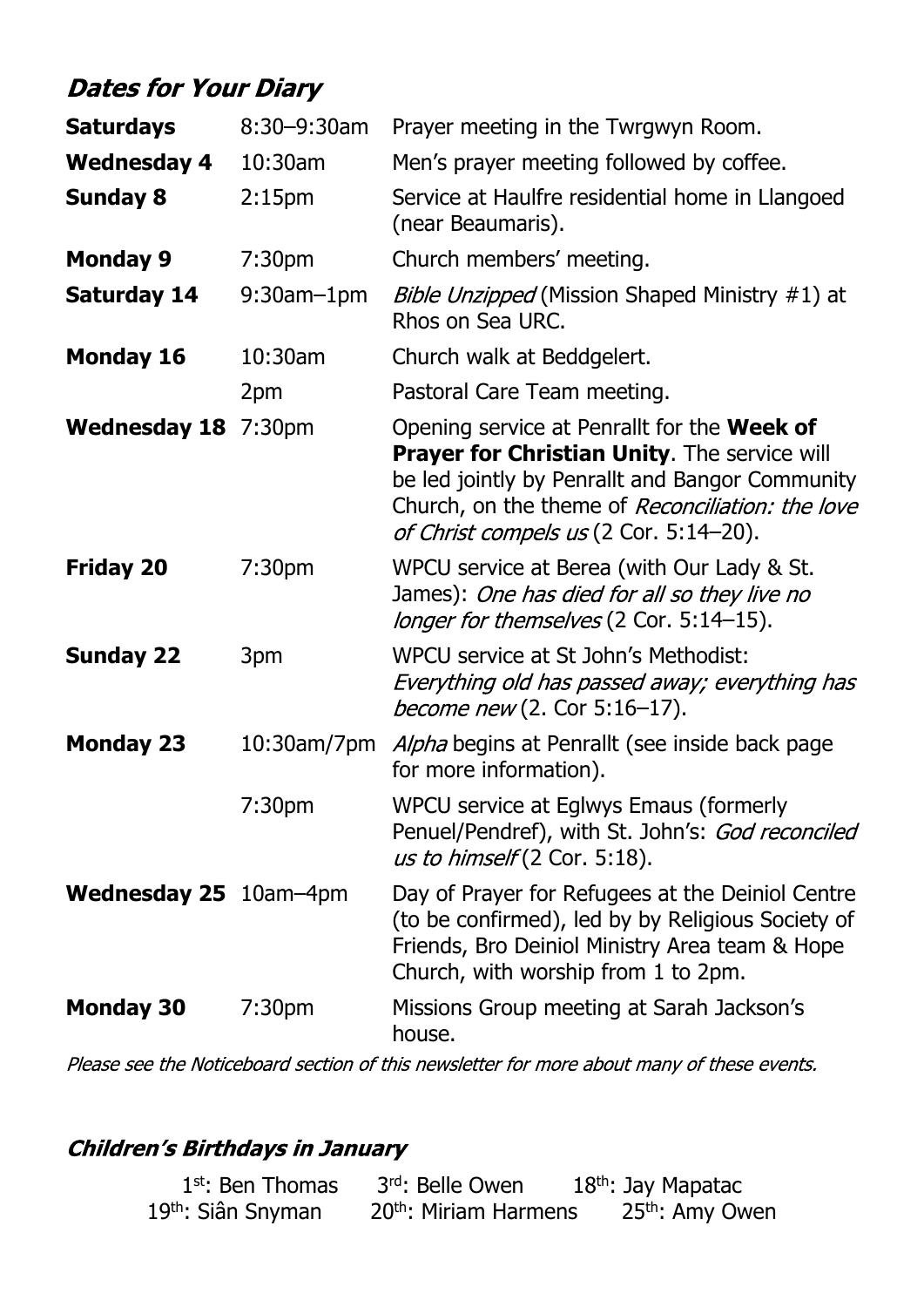#### **Homegroups:**

Many of our folk meet in small groups during the week for Bible study, prayer and fellowship. We encourage you to join one of these groups if you are able to.NB not all these groups meet every week. Please check with the contact people to find out when and where they are meeting this month.

| <b>Day</b> | <b>Time</b>        | <b>Group Name</b>             | <b>Contacts</b>                     |
|------------|--------------------|-------------------------------|-------------------------------------|
| <b>Tue</b> | 7:30 <sub>pm</sub> | Nilgiri                       | Joan Beer (353874)                  |
| <b>Tue</b> | 7:30 <sub>pm</sub> | Tyddyn Isaf<br>(Menai Bridge) | Magnus Forrester-Barker<br>(717570) |
| <b>Wed</b> | 2:00 <sub>pm</sub> | Carers                        | Carol Morris (208407)               |
| <b>Wed</b> | 7:30 <sub>pm</sub> | <b>Bethesda</b>               | Jon & Deb Stammers (602868)         |
| <b>Wed</b> | 7:30pm             | <b>Nomads</b>                 | Pat & Roger Borlace (713146)        |
| <b>Thu</b> | 10:30am            | Llanfairpwll (am)             | Sue & Lawrence Moss (713793)        |
| <b>Thu</b> | 7:30 <sub>pm</sub> | Llanfairpwll (pm)             | Sue & Lawrence Moss (713793)        |
| Fri        | 10:30am-12:30pm    | The Lydias                    | Freda Birchall (371316)             |

### Noticeboard:

#### *◊* **Bible Unzipped**

#### Saturday 14th January

Our monthly theology seminar is making a fresh start in January with a year-long programme on the subject of mission-shaped ministry. The sessions will, as usual, take place on the second Saturday of the month at Rhos-on-Sea URC, in 3-month blocks with a month off in between, and will run from 9:30am to 1pm. There is a cost of £45 to cover materials for the year, but you are welcome to try a session for free. For more information please contact the church office or visit missionshapedministry.org/northwales17

#### **◊ Church Lunch**

Please note that this month's Church Lunch will be on **Sunday 8th January** (a week later than normal), after the morning service. Please bring enough buffetstyle food for yourself and one or two others.

#### *◊* **Church Walk**

#### Monday 16th January

An easy linear walk along Lon Gwyrfai from Rhyd Ddu to Beddgelert, 4.5 miles. It's a well surfaced path so hopefully won't be too wet and muddy. Meet at 10:30am in Rhyd Ddu. Take the A4085 from Caernarfon, at Rhyd Ddu turn right onto B4418 (Nantlle). Free parking in 2 lay-bys, the 1st 200 yards on right, 2nd 50 yards further up on left… meet here. As usual bring a packed lunch and wear suitable footwear, refreshments at Beddgelert. For more information, contact Mari and Ian (421783).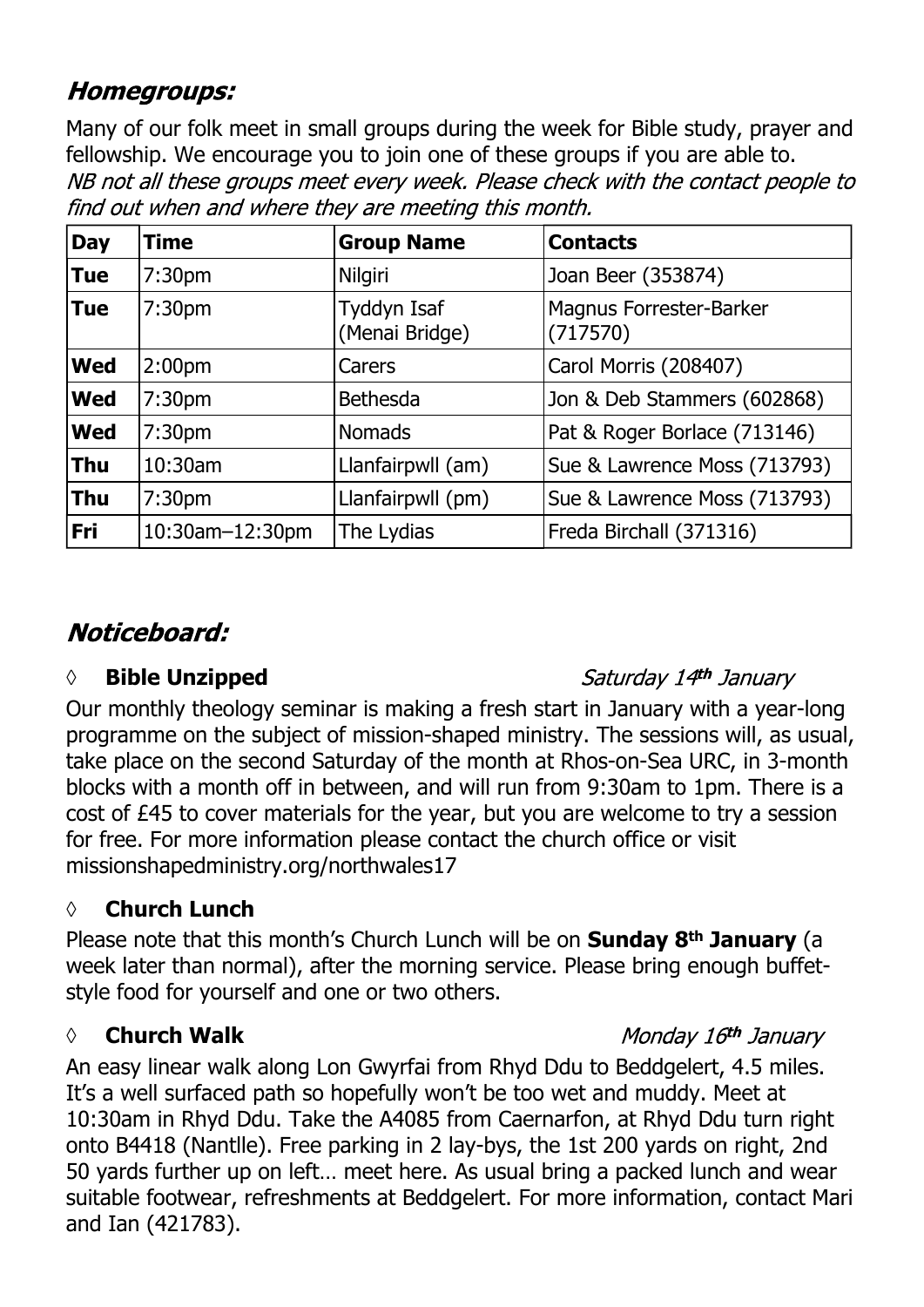#### **◊ Faith Café**

A big thank you to all who contributed to Faith Café last term. It will be starting again on January 15<sup>th</sup>. Contact Mari Kelso (421783) if you would like to contribute soup, cheese, bread or cakes for the coming term. Thank you.

#### **◊ Pastoral Help**

If you have issues of concern about your own or someone else's welfare, please contact a member of the Pastoral Care team: Pat Borlace (713146); Adrienne Ferrada; Gwen Hicks; Geoff Moore (410582); Lawrence Moss (713793); Judy Stammers (364394); Helen Thomas (600174).

#### **◊ Pray for Penrallt Every Day**

We believe in prayer and encourage people to pray. You can send prayer request to our electronic diary via office@penrallt.org (there are also prayer cards in the church porch that you can fill in). Better still, you can receive the prayer diary straight to your inbox every Monday (or occasionally on Tuesdays) by emailing the office now and requesting to be put on the list. For more immediate and interactive sharing of prayers, search on Facebook for *Penrallt Prayer Point* and send a request to join our group.

#### **◊ Rough Sleepers**

The church's policy is not to give money directly to the rough sleepers in Upper Bangor. Be warned that some of them can be aggressive. You will find brown envelopes in the porch for a gift that will buy meal vouchers which are distributed to rough sleepers by the Cathedral.

#### **◊ Sunday Afternoon Services**

We visit residential homes in the area once a month on a Sunday afternoon, alternating between Haulfre (in Llangoed, on Anglesey, starting at 2:15pm) and Plas Garnedd (in Llanberis, starting at 2:45pm), usually on the first Sunday. This month we are due to visit Haulfre on **Sunday 8th January** but please check with the church office or see that week's news sheet to confirm that this is going ahead.

#### **◊ Used postage stamps for BMS**

The Baptist Missionary Society raises extra funds by selling used postage stamps (also coins, medals, old postcards and pre-1950 greetings cards). Please trim stamps leaving 3mm (1/8inch) of envelope all round. Labelled packets may be left in the Church office.